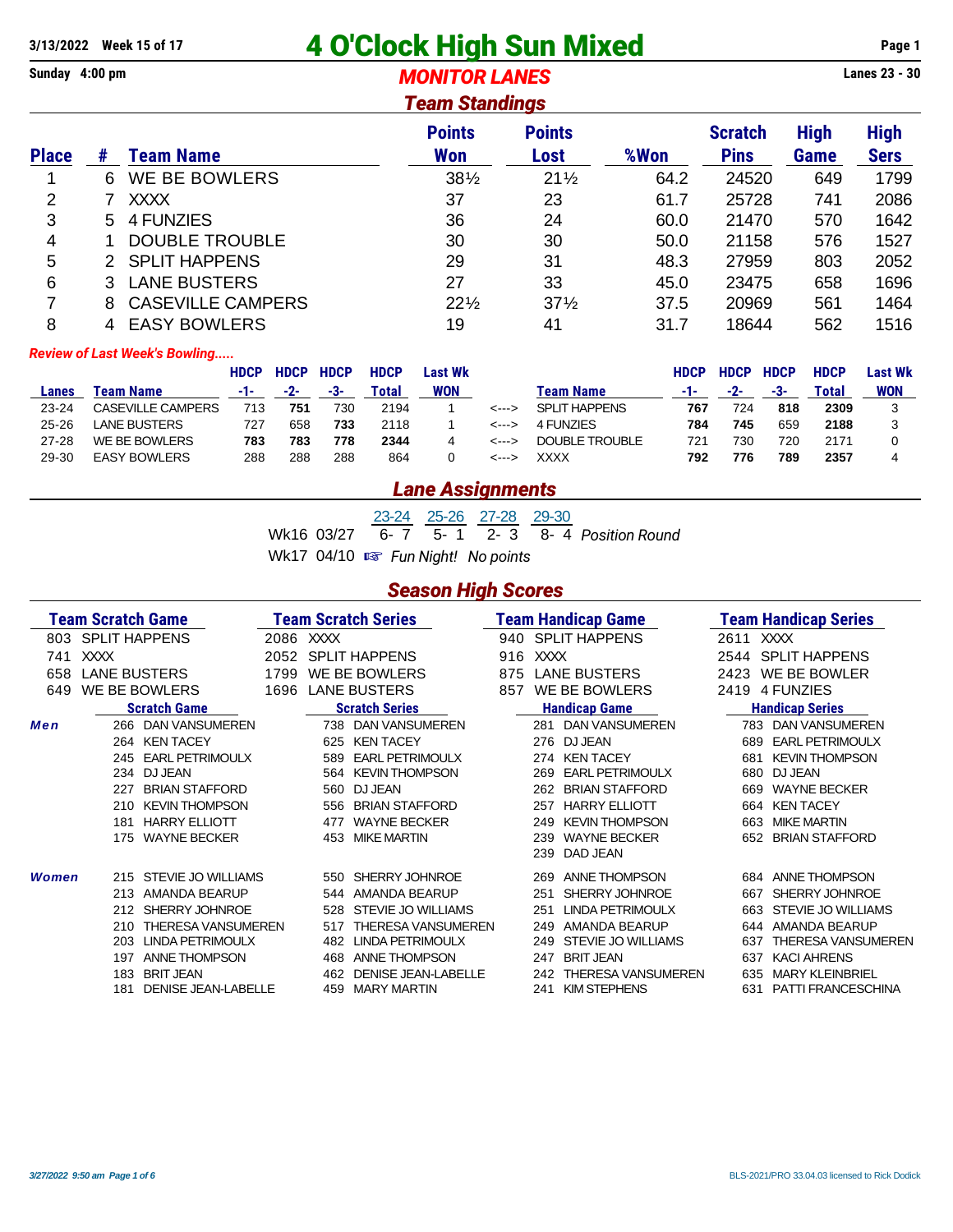### *Last Week's Top Scores*

|              | <b>Team Scratch Game</b>         |           | <b>Team Scratch Series</b> |     |          | <b>Team Handicap Game</b>         | Team Handicap Series             |
|--------------|----------------------------------|-----------|----------------------------|-----|----------|-----------------------------------|----------------------------------|
|              | 649 SPLIT HAPPENS                | 1919 XXXX |                            |     |          | 818 SPLIT HAPPENS                 | 2357 XXXX                        |
|              | 646 XXXX                         |           | 1802 SPLIT HAPPENS         |     | 792 XXXX |                                   | 2344 WE BE BOWLER                |
| 577          | WE BE BOWLERS                    | 1726      | WE BE BOWLERS              |     |          | 784 4 FUNZIES                     | 2309 SPLIT HAPPENS               |
| 532          | 4 FUNZIES                        | 1464      | <b>LANE BUSTERS</b>        | 783 |          | WE BE BOWLERS                     | 2194 CASEVILLE CAM               |
|              | <b>Scratch Game</b>              |           | <b>Scratch Series</b>      |     |          | <b>Handicap Game</b>              | <b>Handicap Series</b>           |
| Men          | 236 EARL PETRIMOULX              |           | 630 DAN VANSUMEREN         |     |          | 260 EARL PETRIMOULX               | 661 EARL PETRIMOULX              |
|              | <b>DAN VANSUMEREN</b><br>235     |           | 589 EARL PETRIMOULX        |     | 241      | <b>DAN VANSUMEREN</b>             | 648 DAN VANSUMEREN               |
|              | <b>BRIAN STAFFORD</b><br>188     |           | 524 BRIAN STAFFORD         |     | 220      | <b>BRIAN STAFFORD</b>             | <b>BRIAN STAFFORD</b><br>620     |
|              | <b>KEN TACEY</b><br>176          |           | 508 KEN TACEY              |     |          | 219 WAYNE BECKER                  | 558 HARRY ELLIOTT                |
|              | <b>WAYNE BECKER</b><br>159       |           | <b>MIKE MARTIN</b><br>385  |     | 197      | <b>MIKE MARTIN</b>                | <b>MIKE MARTIN</b><br>553        |
|              | <b>MIKE MARTIN</b><br>141        |           | <b>WAYNE BECKER</b><br>366 |     | 189      | <b>HARRY ELLIOTT</b>              | <b>WAYNE BECKER</b><br>546       |
|              | 133<br><b>KEVIN THOMPSON</b>     |           | 354 HARRY ELLIOTT          |     | 188      | <b>JAY STEPHENS</b>               | <b>KEN TACEY</b><br>541          |
|              | <b>JAY STEPHENS</b><br>128       |           | 341 KEVIN THOMPSON         |     | 187      | <b>KEN TACEY</b>                  | <b>JAY STEPHENS</b><br>508       |
|              | <b>HARRY ELLIOTT</b><br>121      |           | 328 JAY STEPHENS           |     |          | 173 KEVIN THOMPSON                | 461<br><b>KEVIN THOMPSON</b>     |
|              |                                  |           |                            |     | 80       | <b>JAY JEAN</b>                   | <b>JAY JEAN</b><br>240           |
| <b>Women</b> | <b>THERESA VANSUMEREN</b><br>171 |           | 500 THERESA VANSUMEREN     |     | 226      | <b>MARY KLEINBRIEL</b>            | <b>MARY KLEINBRIEL</b><br>627    |
|              | <b>STEVIE JO WILLIAMS</b><br>169 |           | SHERRY JOHNROE<br>464      |     | 217      | <b>ANNE THOMPSON</b>              | <b>ANNE THOMPSON</b><br>605      |
|              | 164 MARY MARTIN                  |           | STEVIE JO WILLIAMS<br>458  |     |          | 215 MARY MARTIN                   | <b>KACI AHRENS</b><br>605        |
|              | SHERRY JOHNROE<br>160            |           | 404 MARY MARTIN            |     | 210      | <b>AMY BECKER</b>                 | <b>THERESA VANSUMEREN</b><br>596 |
|              | <b>LINDA PETRIMOULX</b><br>159   | 402       | <b>MARY KLEINBRIEL</b>     |     | 208      | <b>KACI AHRENS</b>                | SHERRY JOHNROE<br>575            |
|              | <b>MARY KLEINBRIEL</b><br>151    | 401       | <b>ANNE THOMPSON</b>       |     | 205      | <b>LINDA PETRIMOULX</b>           | <b>AMY BECKER</b><br>570         |
|              | <b>ANNE THOMPSON</b><br>149      |           | <b>KACI AHRENS</b><br>395  |     | 203      | <b>THERESA VANSUMEREN</b>         | 560 STEVIE JO WILLIAMS           |
|              | <b>KACI AHRENS</b><br>138        |           | 395 LINDA PETRIMOULX       |     | 203      | <b>STEVIE JO WILLIAMS</b>         | <b>MARY MARTIN</b><br>557        |
|              | 132 PATTI FRANCESCHINA           |           | 336 PATTI FRANCESCHINA     |     | 201      | <b>JEN ELLIOTT</b>                | <b>KIM STEPHENS</b><br>547       |
|              | 128 AMY BECKER                   |           | 336 KHRISTY TACEY          |     | 197      | SHERRY JOHNROE                    | 533 LINDA PETRIMOULX             |
|              | <b>Weekly Game Over Average</b>  |           |                            |     |          | <b>Weekly Series over Average</b> |                                  |
|              | <b>Game - Avg=Difference</b>     |           |                            |     |          | <b>Series - Avg=Difference</b>    |                                  |
| Men          | $236 - 169 = 67$                 |           | <b>EARL PETRIMOULX</b>     |     |          | $589 - 507 = 82$                  | <b>EARL PETRIMOULX</b>           |
|              | $235 - 192 = 43$                 |           | <b>DAN VANSUMEREN</b>      |     |          | $630 - 576 = 54$                  | <b>DAN VANSUMEREN</b>            |

|              | <b>LOU - 192-40 LONN VANOUMLINEN</b>                       | <b>UJU - JI U-J4 LIAN VANJUNLINLI</b>                          |
|--------------|------------------------------------------------------------|----------------------------------------------------------------|
| <b>Women</b> | 151 - 106=45 MARY KLEINBRIEL<br>149 - 114=35 ANNE THOMPSON | $402 - 318 = 84$ MARY KLEINBRIEL<br>401 - 342=59 ANNE THOMPSON |
|              |                                                            |                                                                |

## 395 - 336=59 KACI AHRENS

|     | <b>Individual High Averages</b> |                        |              |        |                           |  |  |  |  |  |  |  |  |  |
|-----|---------------------------------|------------------------|--------------|--------|---------------------------|--|--|--|--|--|--|--|--|--|
| Men | 193.67                          | DAN VANSUMEREN         | <b>Women</b> |        | 163.33 AMANDA BEARUP      |  |  |  |  |  |  |  |  |  |
|     |                                 | 185.13 KEN TACEY       |              |        | 160.34 THERESA VANSUMEREN |  |  |  |  |  |  |  |  |  |
|     | 170.87                          | <b>EARL PETRIMOULX</b> |              |        | 157.60 STEVIE JO WILLIAMS |  |  |  |  |  |  |  |  |  |
|     |                                 | 161.80 BRIAN STAFFORD  |              |        | 153.73 SHERRY JOHNROE     |  |  |  |  |  |  |  |  |  |
|     |                                 | 147.09 KEVIN THOMPSON  |              | 142.14 | LINDA PETRIMOULX          |  |  |  |  |  |  |  |  |  |
|     |                                 | 130.22 MIKE MARTIN     |              | 135.94 | MARY MARTIN               |  |  |  |  |  |  |  |  |  |

### *Team Rosters*

## **1 - DOUBLE TROUBLE** Lane 26

|     |    |                 |                 |     |            |                   | Hiah              | <b>High</b>                                                               |
|-----|----|-----------------|-----------------|-----|------------|-------------------|-------------------|---------------------------------------------------------------------------|
|     |    |                 |                 |     | -3-        | <b>Total</b>      |                   | <b>Sers</b>                                                               |
| 132 | 54 | 5577            |                 |     |            |                   |                   | 462                                                                       |
| 116 | 67 | 3505            |                 |     |            |                   |                   | 430                                                                       |
| 113 | 69 | 5107            | 129             | 138 | 128        |                   |                   | 415                                                                       |
| 111 |    | 3006            |                 |     |            |                   |                   | 397                                                                       |
|     |    | <b>Avg HDCP</b> | <b>Pins Gms</b> | 45  | $-1 - 2 -$ | 27 a101 a101 a101 | 42 a122 a122 a122 | <b>Game</b><br>366 181<br>30 a106 a106 a106 318 171<br>395 152<br>303 173 |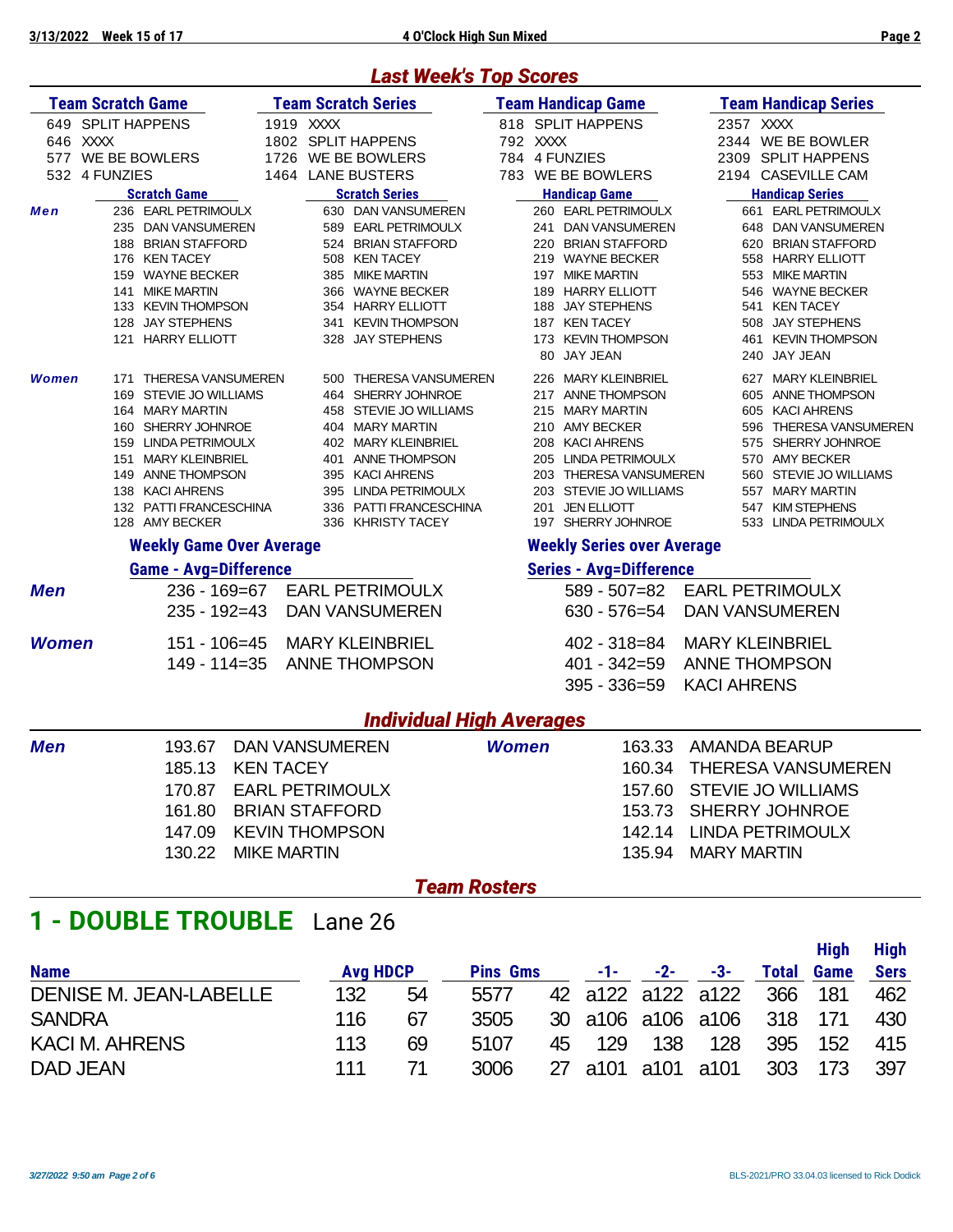# **2 - SPLIT HAPPENS** Lane 27

|                           |                 |    |                 |          |      |       |      |       | <b>High</b> | <b>High</b> |
|---------------------------|-----------------|----|-----------------|----------|------|-------|------|-------|-------------|-------------|
| <b>Name</b>               | <b>Avg HDCP</b> |    | <b>Pins Gms</b> |          | -1-  | $-2-$ | -3-  | Total | <b>Game</b> | <b>Sers</b> |
| LINDA S. PETRIMOULX       | 142             | 46 | 5970            | 42       | 159  | 112   | 124  | 395   | 203         | 482         |
| STEVIE JO M. WILLIAMS     | 157             | 34 | 6619            | 42       | 150  | 139   | 169  | 458   | 215         | 528         |
| <b>EARL W. PETRIMOULX</b> | 170             | 24 | 7689            | 45       | 169  | 184   | 236  | 589   | 245         | 589         |
| <b>VACANT</b>             | 120             | 64 |                 | $\Omega$ | v120 | v120  | v120 | 360   | 0           |             |
| AMANDA K. BEARUP          | 163             | 29 | 4900            | 30       |      |       |      |       | 213         | 544         |

# **3 - LANE BUSTERS** Lane 28

|                         |     |                 |      |                 |     |       |     |       | <b>High</b> | <b>High</b> |
|-------------------------|-----|-----------------|------|-----------------|-----|-------|-----|-------|-------------|-------------|
| <b>Name</b>             |     | <b>Avg HDCP</b> |      | <b>Pins Gms</b> |     | $-2-$ | -3- | Total | Game        | <b>Sers</b> |
| <b>JAY STEPHENS</b>     | 123 | 61              | 4451 | 36              | 104 | 96    | 128 | 328   | 149         | 415         |
| KIM J. STEPHENS         | 93  | 85              | 3382 | 36              | 106 | 80    | 106 | 292   | 154         | 347         |
| <b>KHRISTY L. TACEY</b> | 123 | 61              | 5172 | 42              | 123 | 106   | 107 | 336   | 164         | 432         |
| <b>KEN TACEY</b>        | 185 | 12              | 8331 | 45              | 176 | 158   | 174 | 508   | 264         | 625         |

## **4 - EASY BOWLERS** Lane 30

|                          |                 |    |                 |    |     |       |     |       | <b>High</b> | <b>High</b> |
|--------------------------|-----------------|----|-----------------|----|-----|-------|-----|-------|-------------|-------------|
| <b>Name</b>              | <b>Avg HDCP</b> |    | <b>Pins Gms</b> |    | -1- | $-2-$ | -3- | Total | Game        | <b>Sers</b> |
| <b>BRIT JEAN</b>         | 102             | 78 | 3376            | 33 | 0   |       |     |       | 183         | 436         |
| DJ JEAN                  | 128             | 57 | 4626            | 36 | 0   |       |     |       | 234         | 560         |
| <b>JAY JEAN</b>          | 92              | 86 | 4184            | 45 | 0   |       |     |       | 138         | 388         |
| <b>KASIE L. VANIDOUR</b> | 83              | 93 | 3746            | 45 | 0   |       |     |       | 134         | 340         |

## **5 - 4 FUNZIES** Lane 25

|                          |     |                 |      |                 |     |       |     |       | <b>High</b> | <b>High</b> |
|--------------------------|-----|-----------------|------|-----------------|-----|-------|-----|-------|-------------|-------------|
| <b>Name</b>              |     | <b>Avg HDCP</b> |      | <b>Pins Gms</b> |     | $-2-$ | -3- | Total | Game        | <b>Sers</b> |
| <b>ANNE M. THOMPSON</b>  | 115 | 68              | 5217 | 45              | 149 | 143   | 109 | 401   | 197         | 468         |
| AMY L. BECKER            | 97  | 82              | 4107 | 42              | 128 | 109   | 87  | 324   | 128         | 324         |
| <b>WAYNE M. BECKER</b>   | 124 | 60              | 5221 | 42              | 159 | 108   | 99  | 366   | 175         | 477         |
| <b>KEVIN J. THOMPSON</b> | 147 | 42              | 6325 | 43              | 96  | 133   | 112 | 341   | 210         | 564         |

## **6 - WE BE BOWLERS** Lane 23

|                           |                 |    |                 |    |     |       |     |       | Hiah        | <b>High</b> |
|---------------------------|-----------------|----|-----------------|----|-----|-------|-----|-------|-------------|-------------|
| <b>Name</b>               | <b>Avg HDCP</b> |    | <b>Pins Gms</b> |    | -1- | $-2-$ | -3- | Total | <b>Game</b> | <b>Sers</b> |
| <b>MARY K. KLEINBRIEL</b> | 108             | 73 | 4246            | 39 | 151 | 121   | 130 | 402   | 156         | 402         |
| SHERRY L. JOHNROE         | 153             | 37 | 6918            | 45 | 150 | 160   | 154 | 464   | 212         | 550         |
| <b>PATTI FRANCESCHINA</b> | 122             | 62 | 5508            | 45 | 96  | 108   | 132 | 336   | 155         | 427         |
| <b>BRIAN K. STAFFORD</b>  | 161             | 31 | 7281            | 45 | 180 | 188   | 156 | 524   | 227         | 556         |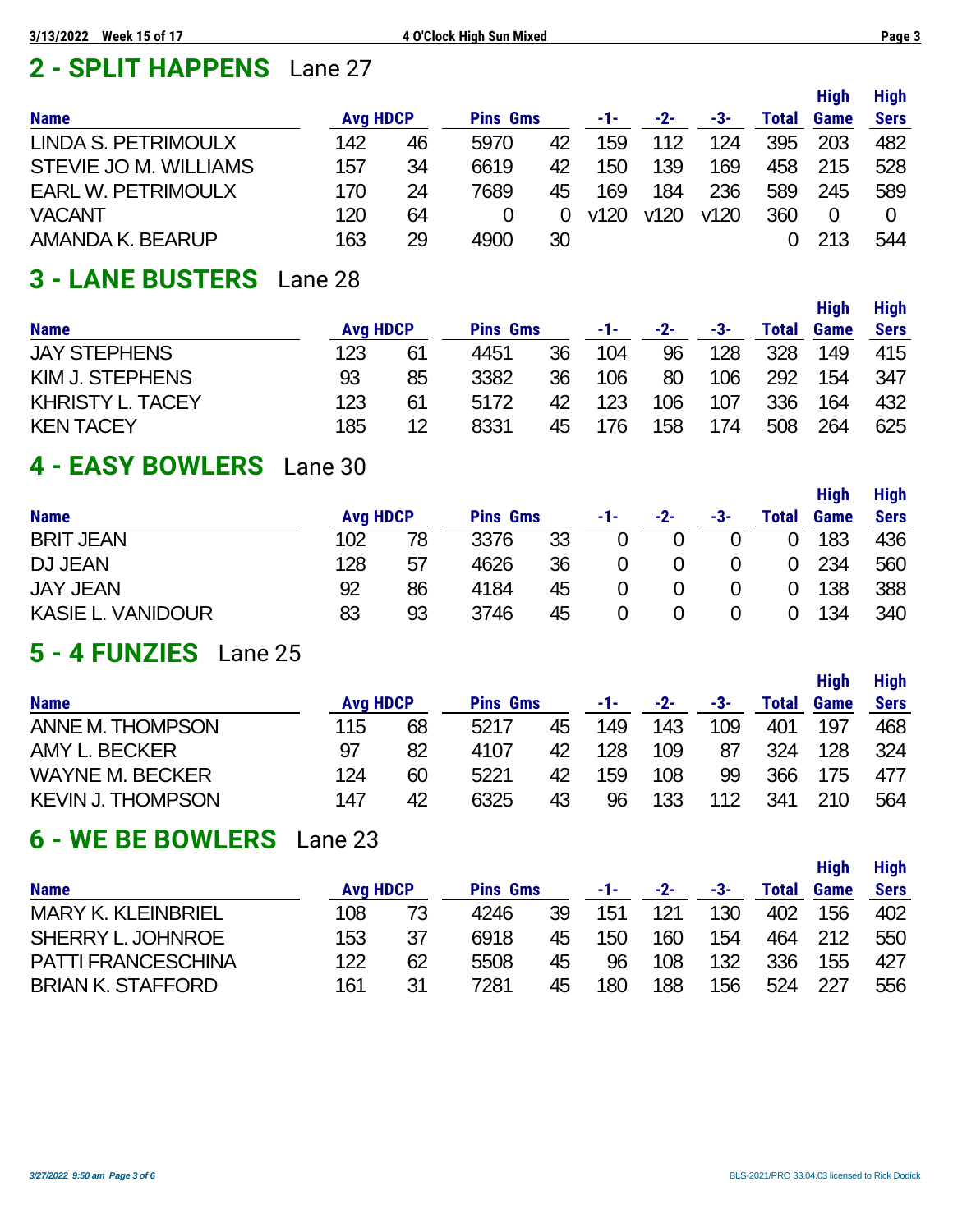# **7 - XXXX** Lane 24

|                              |                 |    |                 |    |     |       |     |       | <b>High</b> | <b>High</b> |
|------------------------------|-----------------|----|-----------------|----|-----|-------|-----|-------|-------------|-------------|
| <b>Name</b>                  | <b>Avg HDCP</b> |    | <b>Pins Gms</b> |    | -1- | $-2-$ | -3- | Total | Game        | <b>Sers</b> |
| <b>MARY K. MARTIN</b>        | 135             | 52 | 4350            | 32 | 132 | 108   | 164 | 404   | 175         | 459         |
| <b>THERESA M. VANSUMEREN</b> | 160             | 32 | 6093            | 38 |     | 160   | 169 | 500   | 210         | 517         |
| <b>MIKE MARTIN</b>           | 130             | 56 | 4167            | 32 | 141 | 127   | 117 | 385   | 169         | 453         |
| <b>DAN VANSUMEREN</b>        | 193             | 5  | 6972            | 36 | 202 | 235   | 193 | 630   | 266         | 738         |
| <b>CONNER VANSUMER</b>       | 182             | 14 | 548             | 3  |     |       |     |       | 191         | 548         |

## **8 - CASEVILLE CAMPERS** Lane 29

|                         |       |                 |      |                 |        |       |      |       | <b>High</b> | <b>High</b> |  |
|-------------------------|-------|-----------------|------|-----------------|--------|-------|------|-------|-------------|-------------|--|
| <b>Name</b>             |       | <b>Avg HDCP</b> |      | <b>Pins Gms</b> |        | $-2-$ | -3-  | Total | Game        | <b>Sers</b> |  |
| <b>HARRY J. ELLIOTT</b> | 115   | 68              | 4841 | 42              | 119    | 114   | 121  | 354   | 181         | 419         |  |
| <b>JEN ELLIOTT</b>      | 106   | 75              | 4809 | 45              | 84     | 127   | 99   | 310   | 160         | 365         |  |
| <b>VACANT</b>           | bk120 | 64              | 360  |                 | 3 v120 | v120  | v120 | 360   | 120         | 360         |  |
| <b>VACANT</b>           | bk120 | 64              |      | 0               | v120   | v120  | v120 | 360   | 0           |             |  |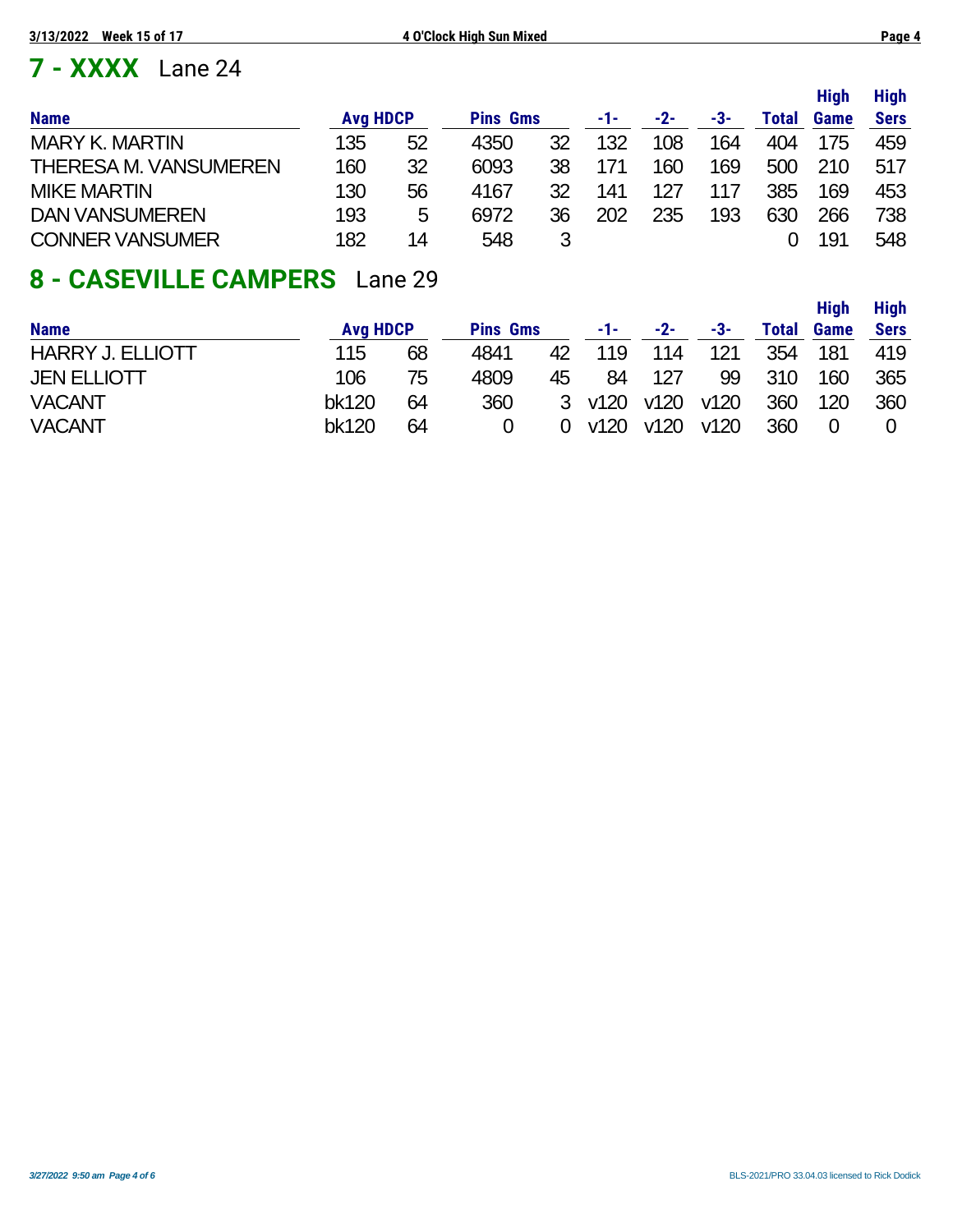### *This Week's Statistics*

|                                   | <b>Over All</b>         | <b>Men</b>              | <b>Women</b>   |
|-----------------------------------|-------------------------|-------------------------|----------------|
| How many people bowled            | 22                      | 9                       | 13             |
| Number of games bowled            | 66                      | 27                      | 39             |
| Actual average of week's scores   | 137.00                  | 149.07                  | 128.64         |
| How many games above average      | 34                      | 12                      | 22             |
| How many games below average      | 31                      | 14                      | 17             |
| Pins above/below average per game | 1.91                    | $-0.81$                 | 3.79           |
| How many people raised average    | 11                      | 4                       | 7              |
| by this amount                    | 0.98                    | 1.11                    | 0.91           |
| How many people went down         | 11                      | 5                       | 6              |
| by this amount                    | $-0.77$                 | $-1.06$                 | $-0.53$        |
| League average before bowling     | 135.54                  | 150.32                  | 125.31         |
| League average after bowling      | 135.64                  | 150.22                  | 125.55         |
| Change in league average          | 0.11                    | $-0.10$                 | 0.25           |
| 800s                              |                         |                         |                |
| 775s                              |                         |                         |                |
| 750s                              |                         |                         |                |
| 725s                              |                         |                         |                |
| 700s                              |                         |                         |                |
| 675s                              |                         |                         |                |
| 650s                              |                         |                         |                |
| 625s                              | 1                       | 1                       |                |
| 600s                              |                         |                         |                |
| 575s                              | 1                       | 1                       |                |
| 550s                              |                         |                         |                |
| 525s                              |                         |                         |                |
| 500s                              | 3                       | $\overline{2}$          | 1              |
| 475s                              |                         |                         |                |
| 450s                              | $\overline{2}$          |                         | $\overline{c}$ |
| 425s<br>400s                      | 3                       |                         | --<br>3        |
| below 400                         | 12                      | 5                       | $\overline{7}$ |
|                                   |                         |                         |                |
| 300s                              |                         |                         |                |
| 275s                              |                         |                         |                |
| 250s                              |                         |                         |                |
| 225s                              | $\overline{\mathbf{c}}$ | $\overline{\mathbf{c}}$ |                |
| 200s                              | 1                       | $\mathbf 1$             |                |
| 175s                              | 5                       | 5                       |                |
| 150s                              | 16                      | 5                       | 11             |
| 125s                              | 15                      | 4                       | 11             |
| 100s                              | 19                      | 7                       | 12             |
| below 100                         | 8                       | 3                       | 5              |